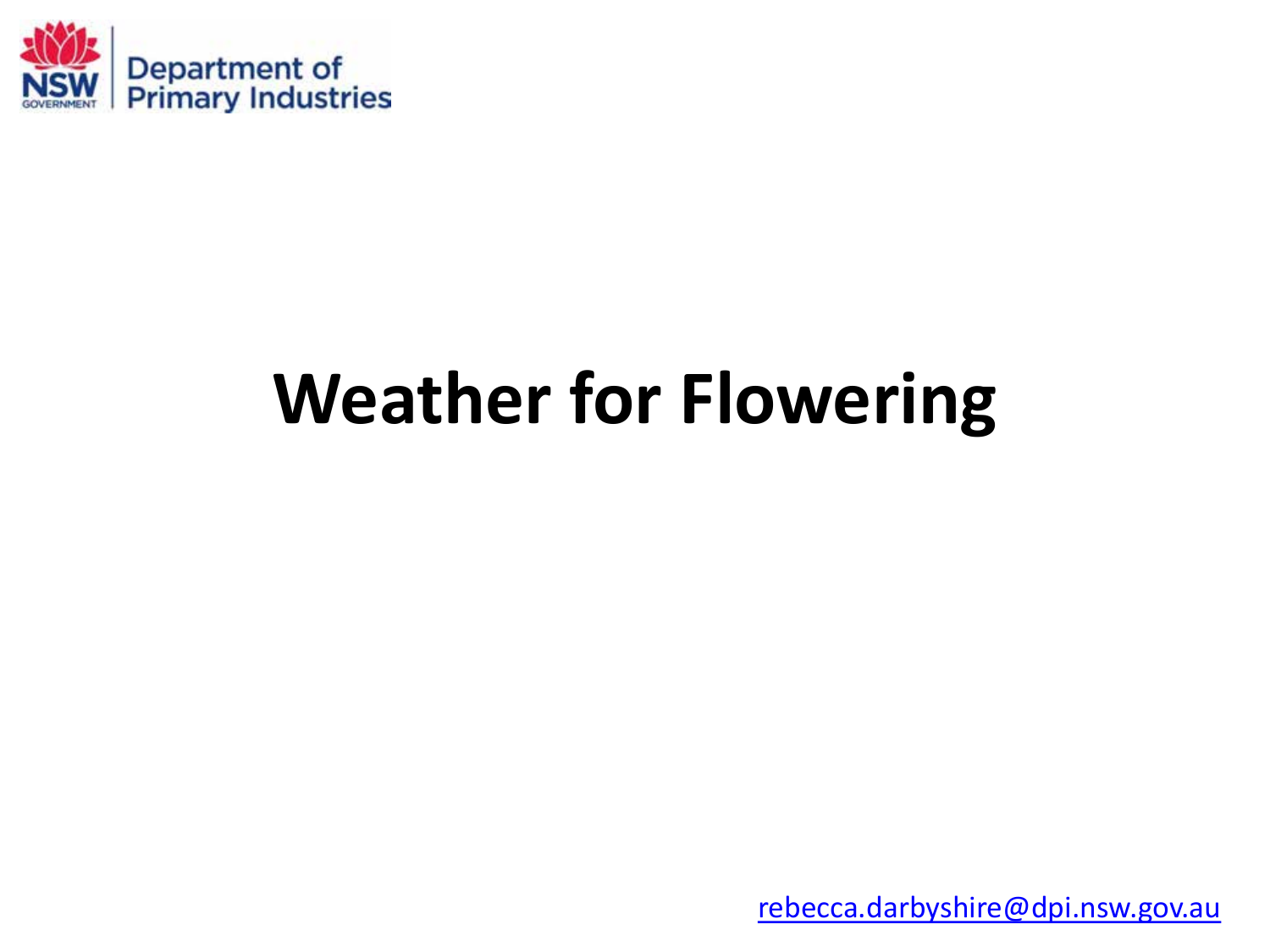# **Chat**

- This season
	- You
	- Me
- Some new(ish) interpretation
	- Australia: Cripps Pink
	- Global: Golden Delicious
- What I think
- Where to next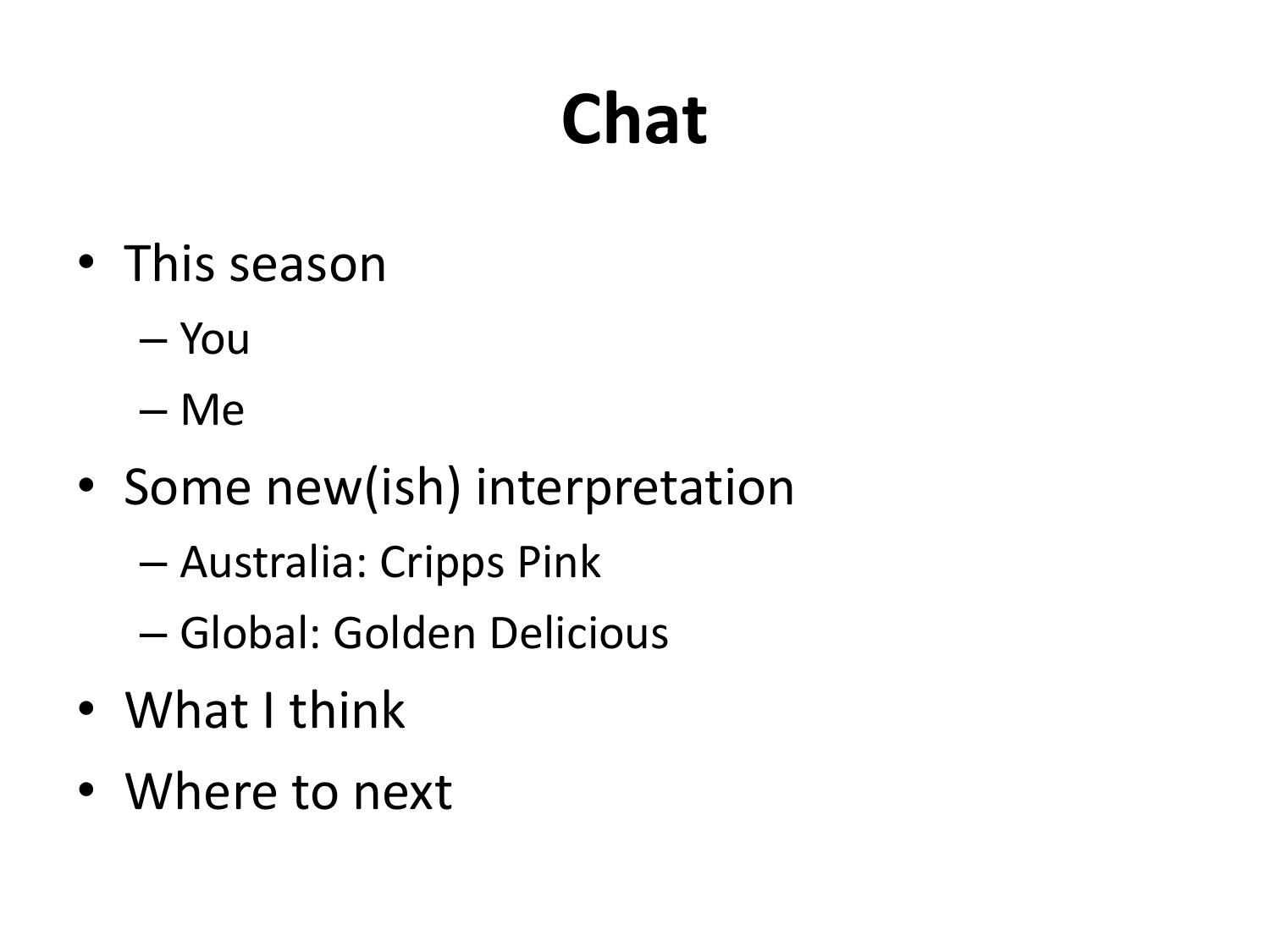### **2016 – Your Observations?**

"Nijisseiki pollinisers appeared to flower 3 to 4 weeks earlier than Williams' bon Chrétien" I. Goodwin

(R. Fox, Cobram)

(I. Goodwin, Tatura)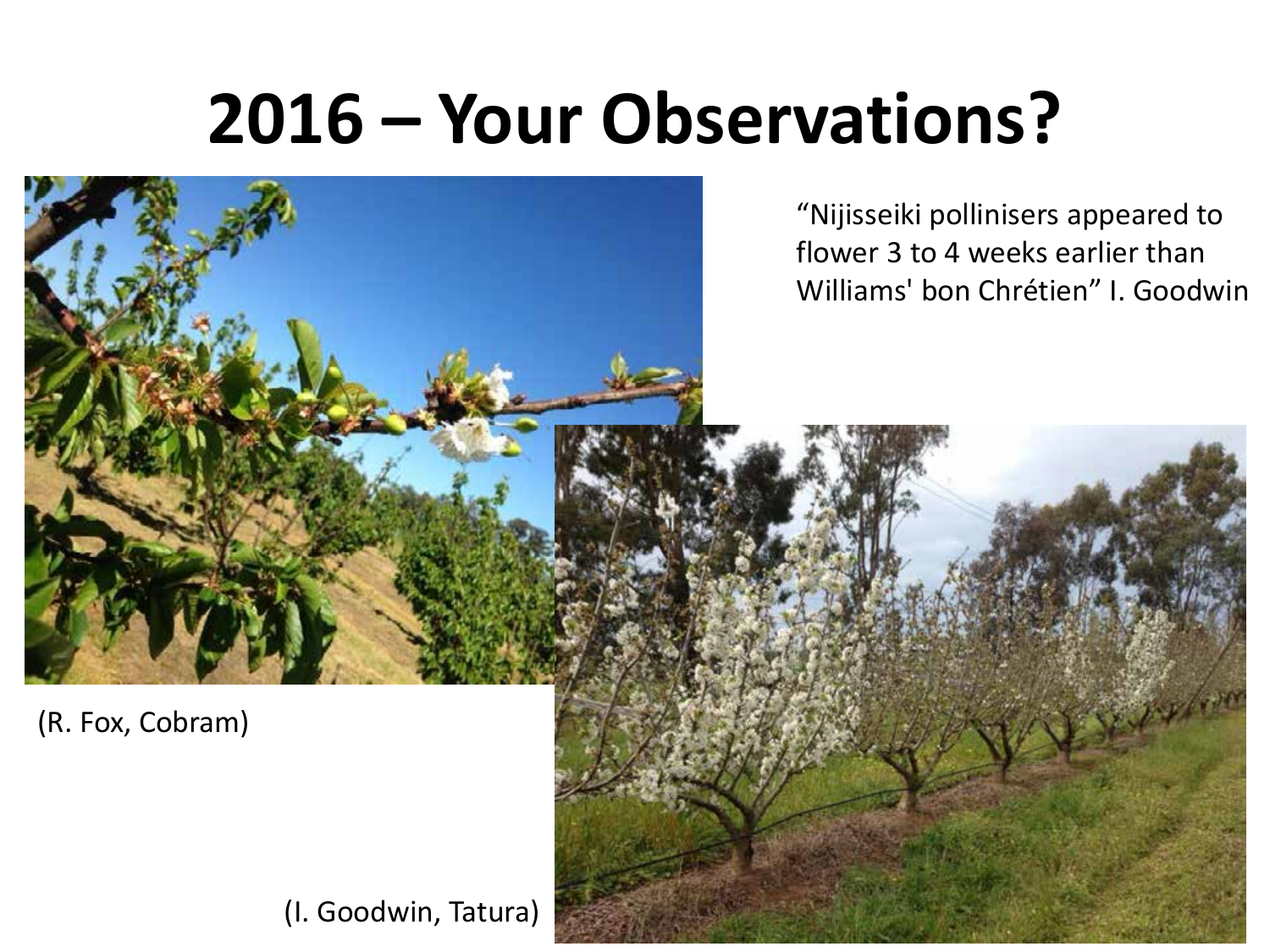#### Low**ER** chill year **LOW** chill year

# **Winter Chill**



Tatura historical range = 81-94 CP Yarra Valley\* historical range = 94-109 CP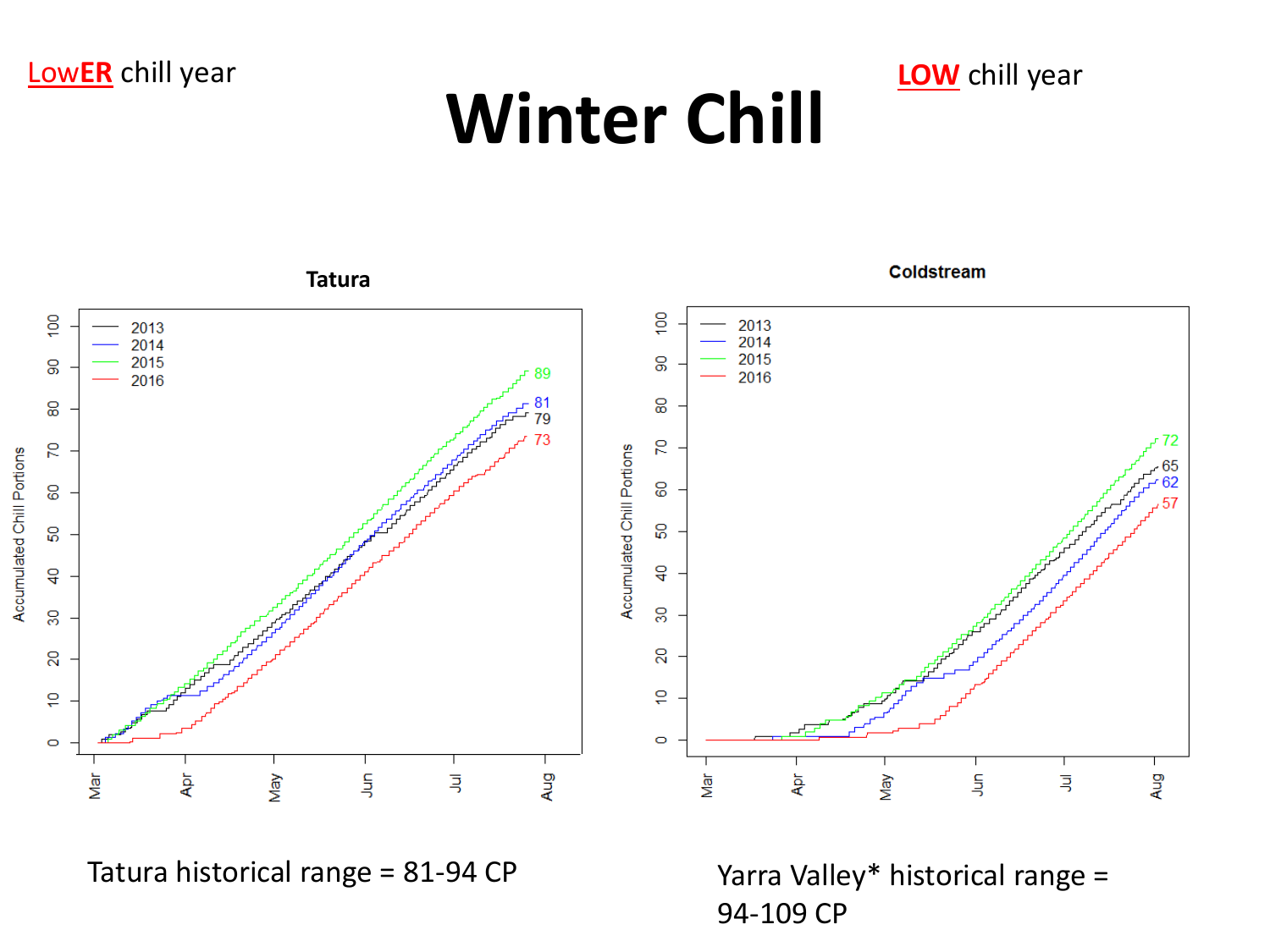Was a **REALLY** cold spring **Was a REALLY** cold spring

#### **Degree Days**



% heat in 2016 compared with:  $2013 = 60%$  $2014 = 57%$  $2015 = 47%$ 

% heat in 2016 compared with:  $2013 = 75%$  $2014 = 77\%$  $2015 = 70%$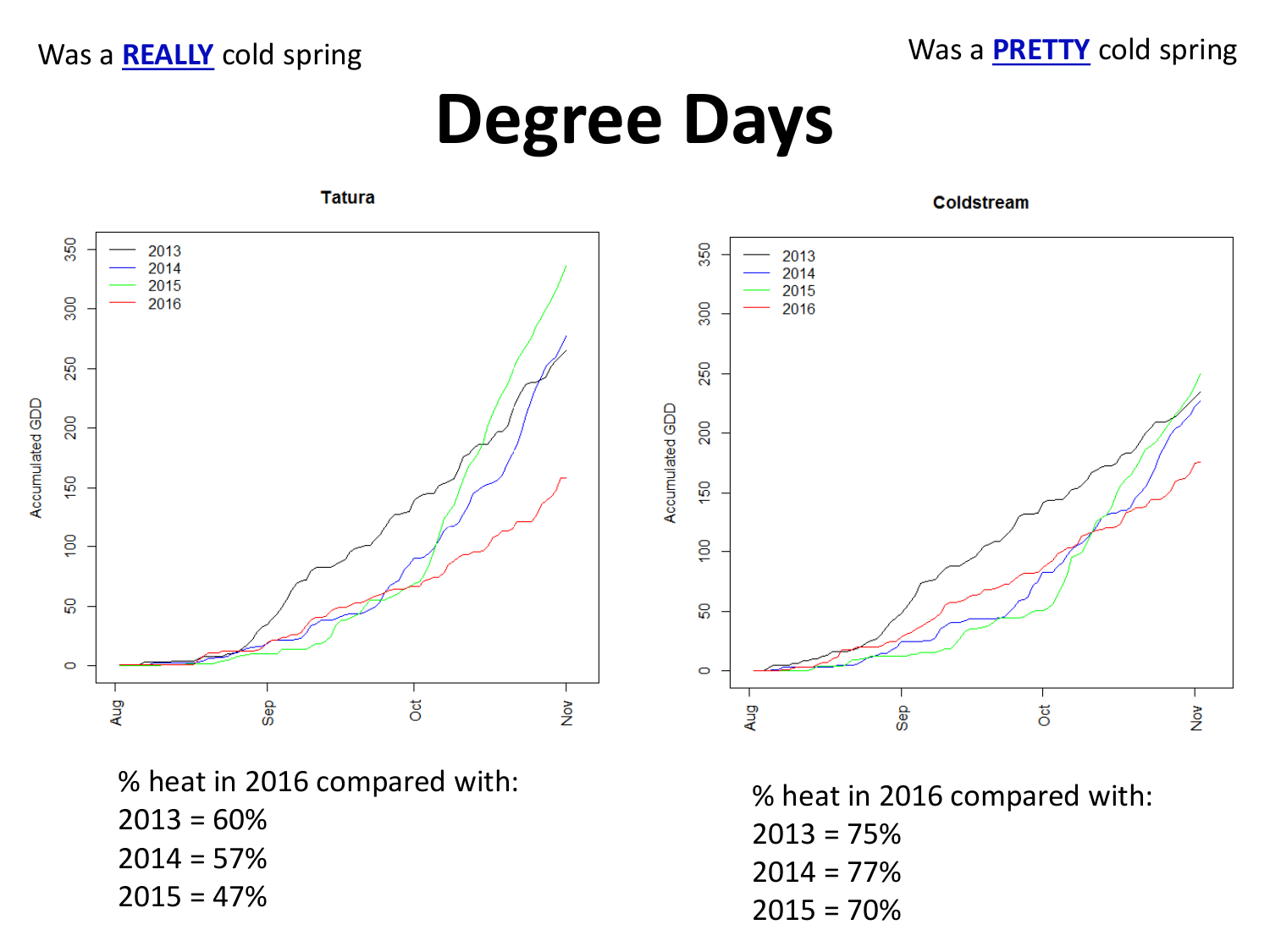#### Total solar radiation was down a bit

#### **Radiation**

#### Total solar radiation was down a bit



From September tracked similar to 2013

Second half Oct picked up from 2013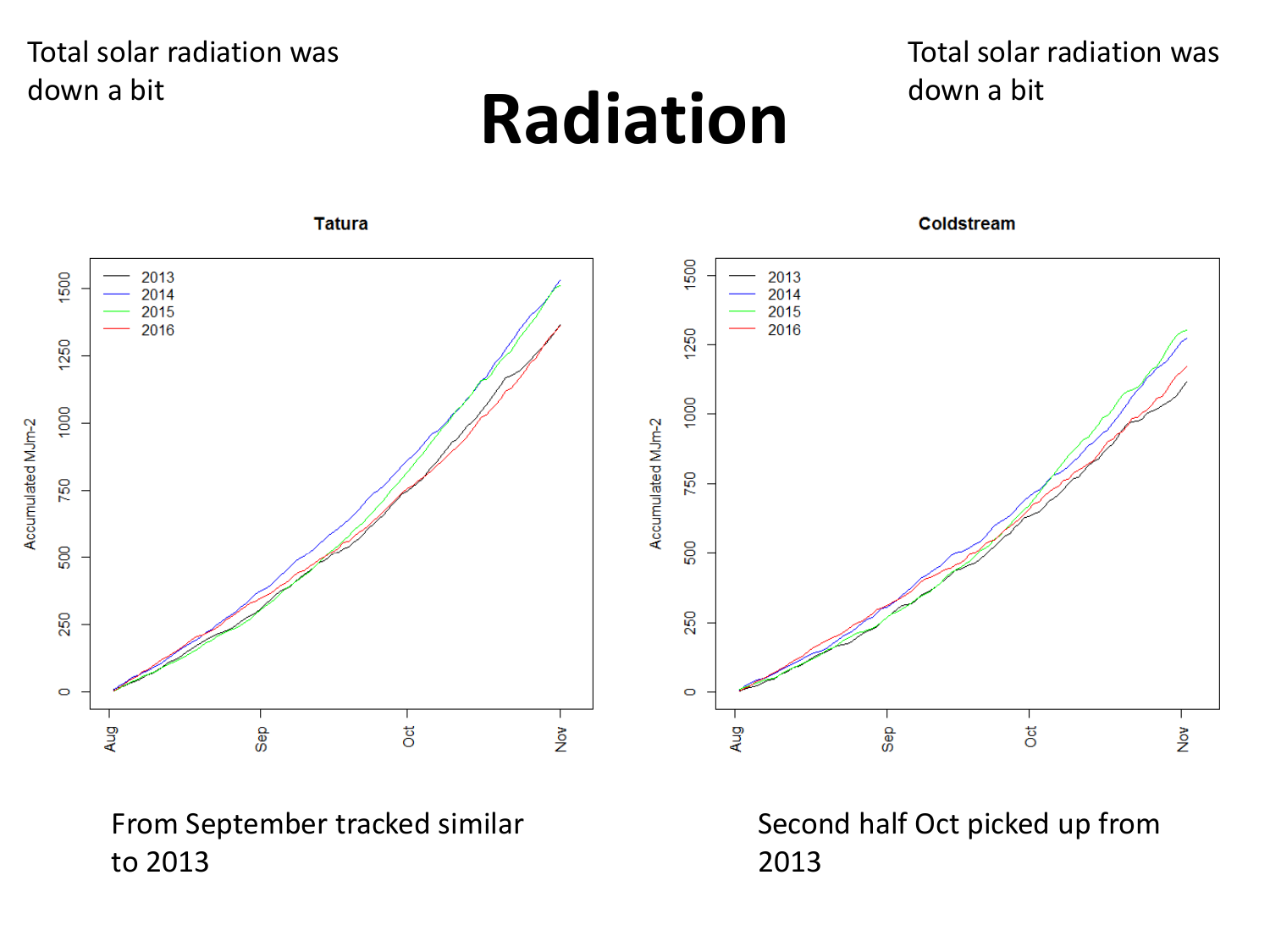## **Culprit?**

#### **New(ish) Interpretation**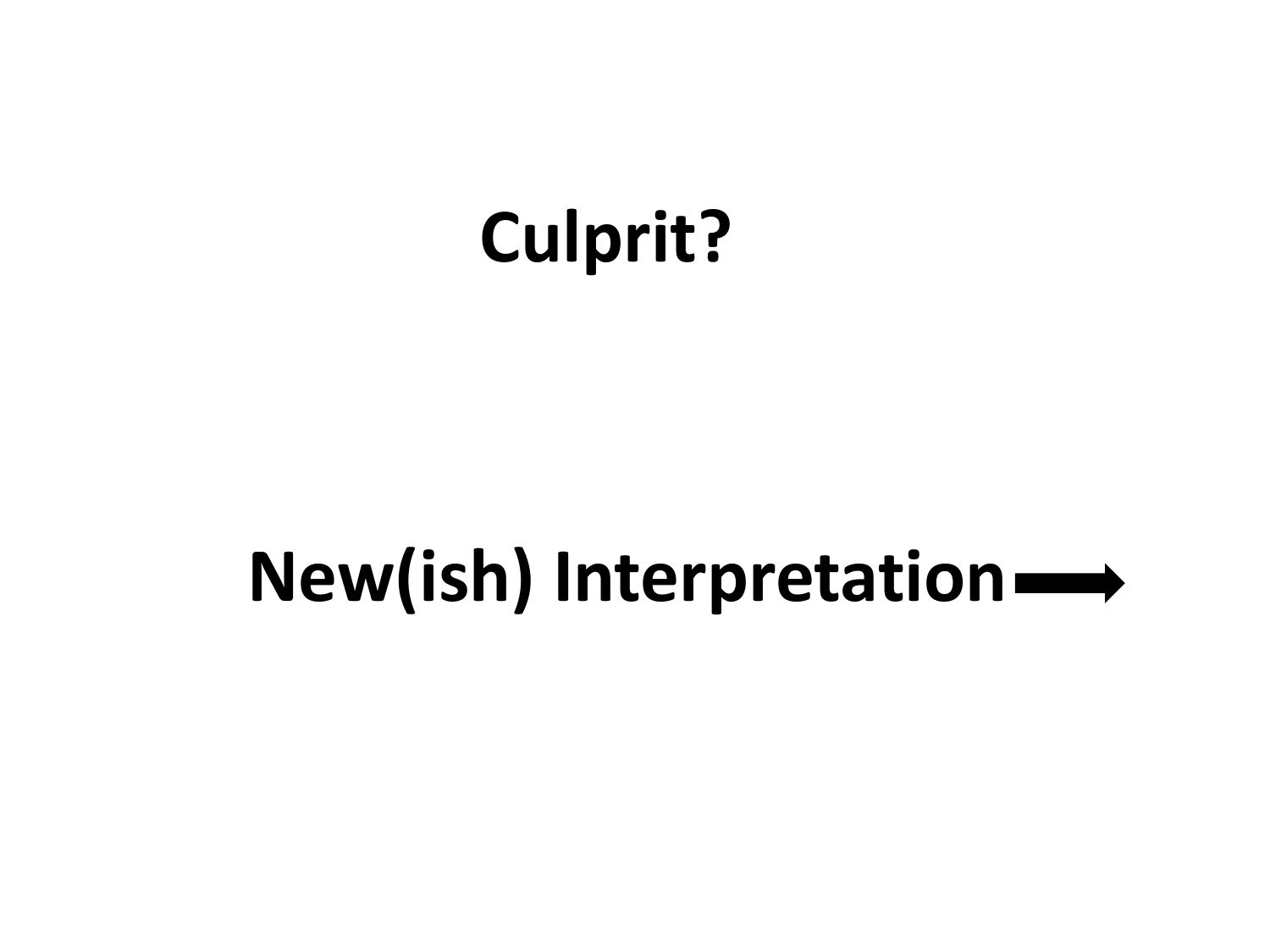#### **Understanding Flowering is Important!**

- Flowers are precursors for fruit
- Cross-pollination success
- Match new varieties to growing conditions
- Develop new management strategies
- Manage short and long-term climate risk
- Models help us understand processes
	- They are a tool to help interpretation, not the result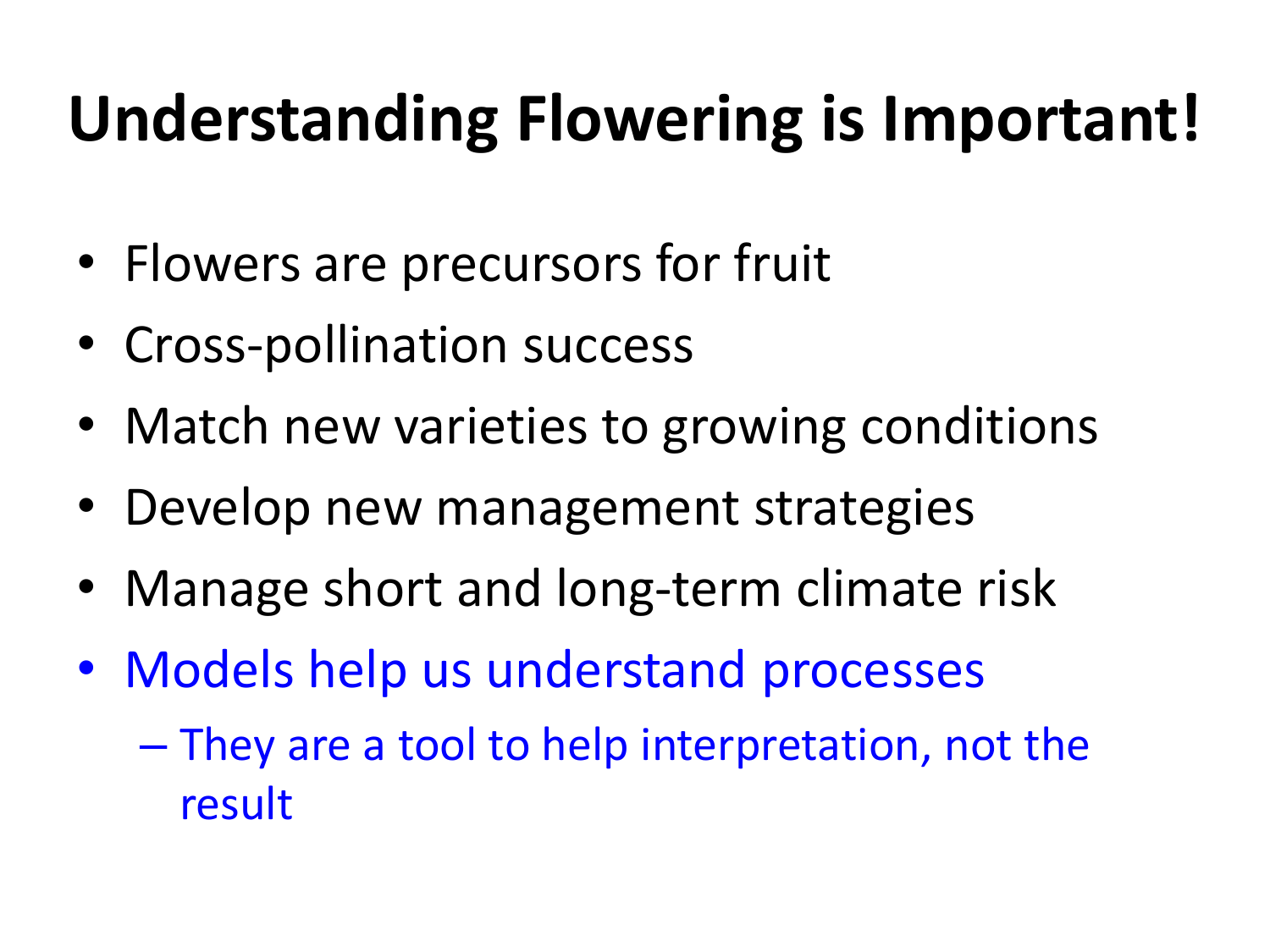(Darbyshire et al., 2016)

#### **Aussie Data**

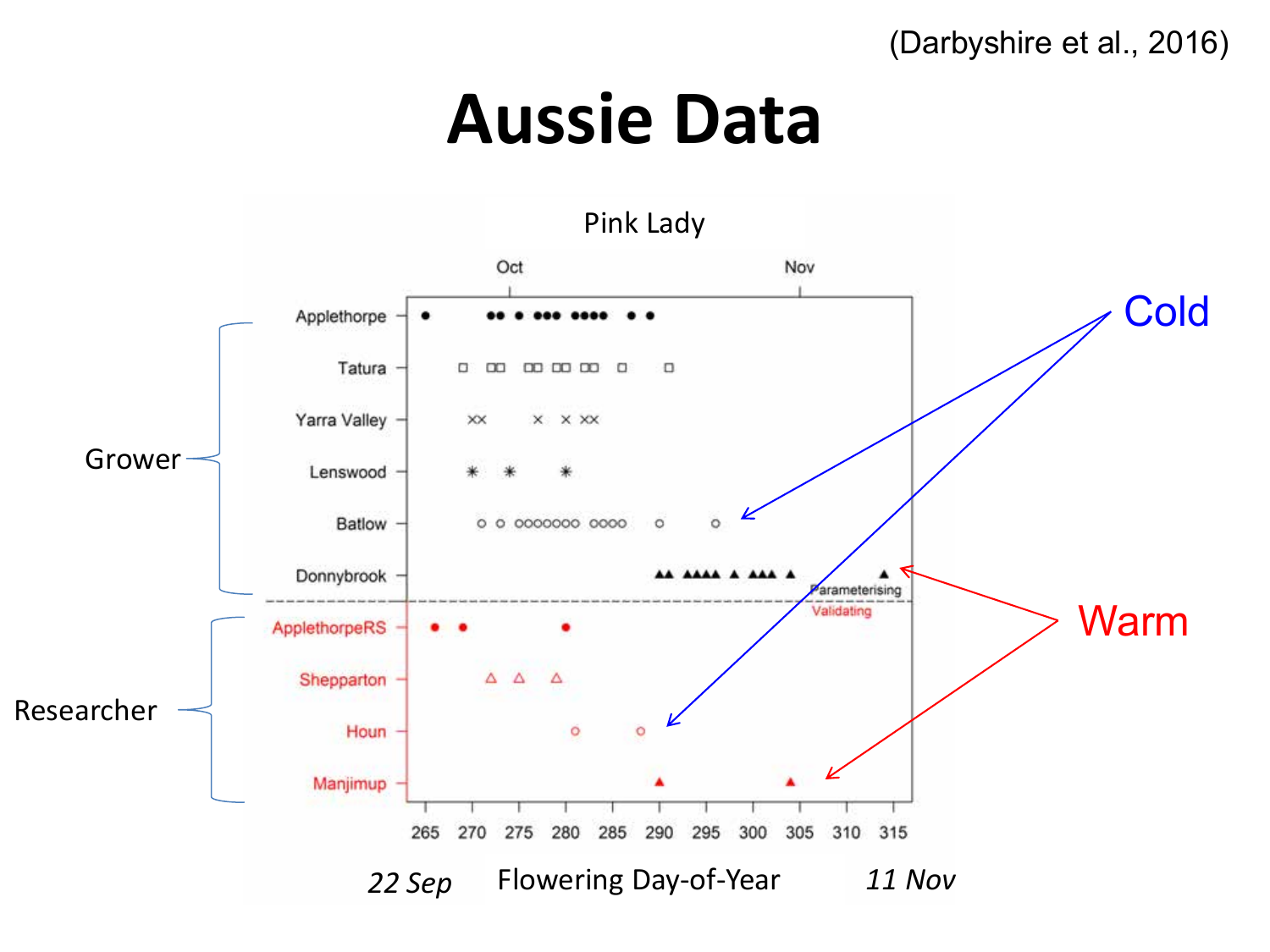# 'Old' Model



Sequential and independent phases

Amount of chill and heat required are FIXED

Temperature has opposite influence on each phase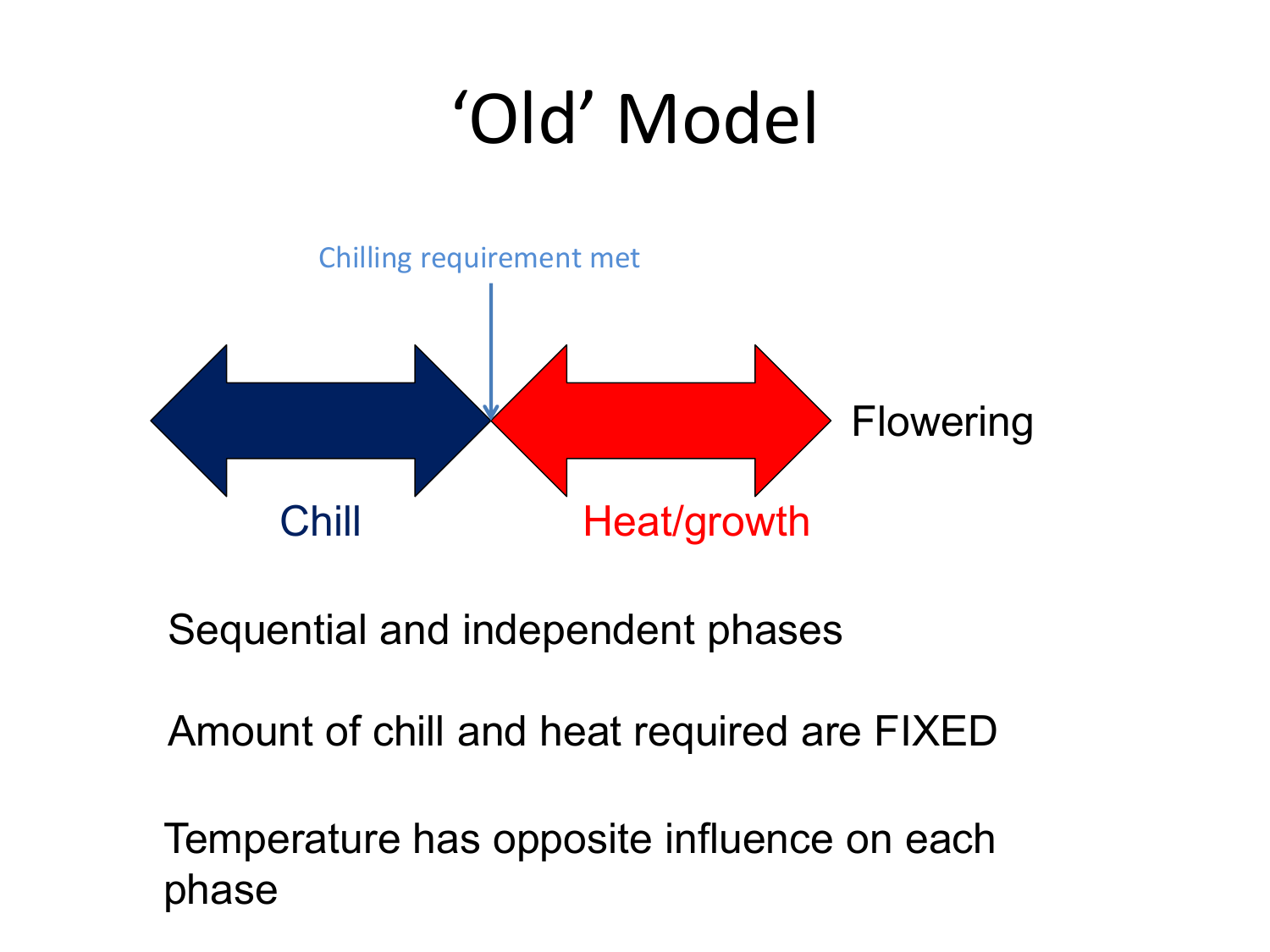#### **Model Evaluation**



RMSE=14.7days  $(RMSE<sub>ave</sub>=9.6 days)$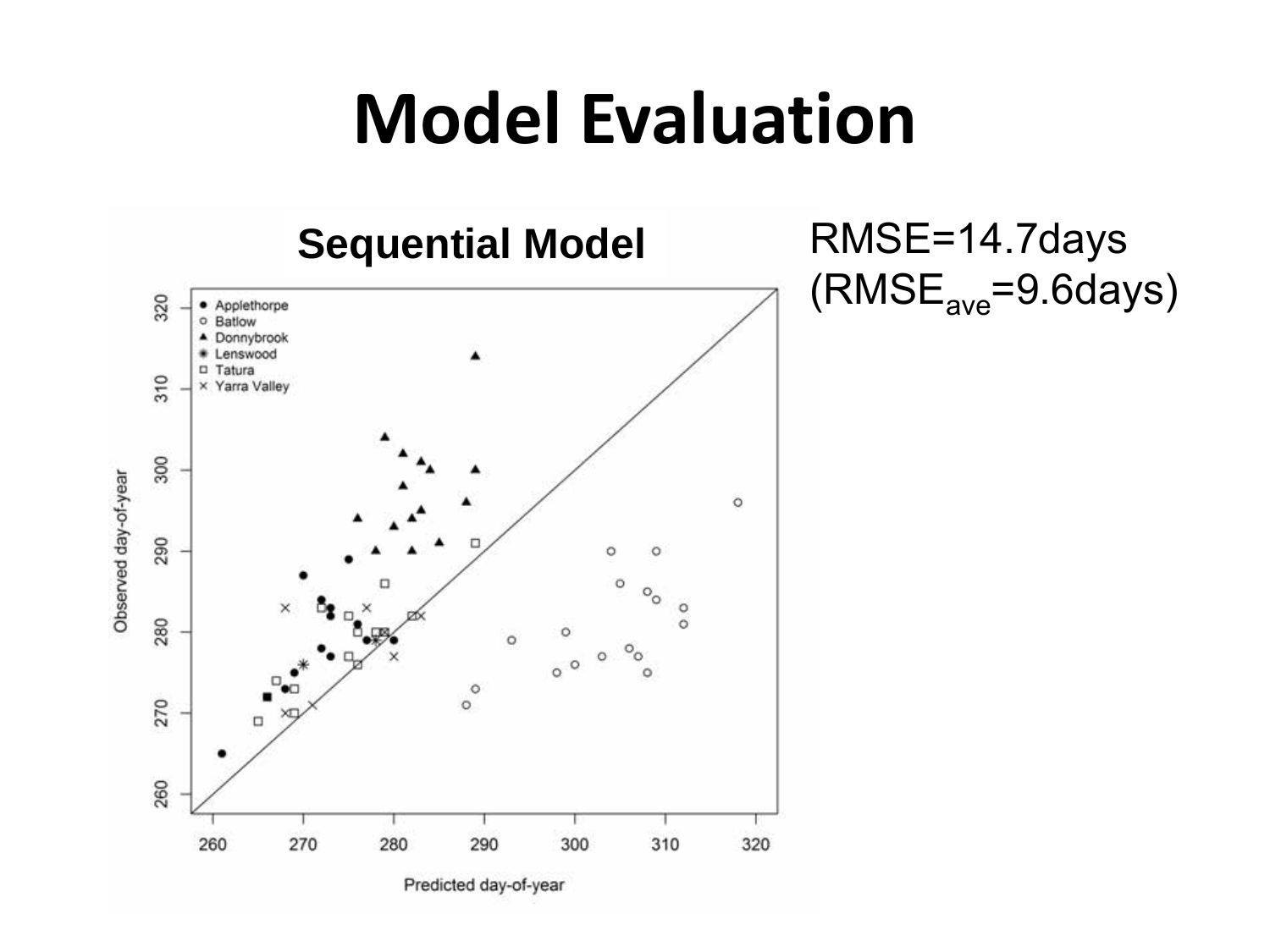#### …Root Mean Square Error



Average 'distance' from perfect model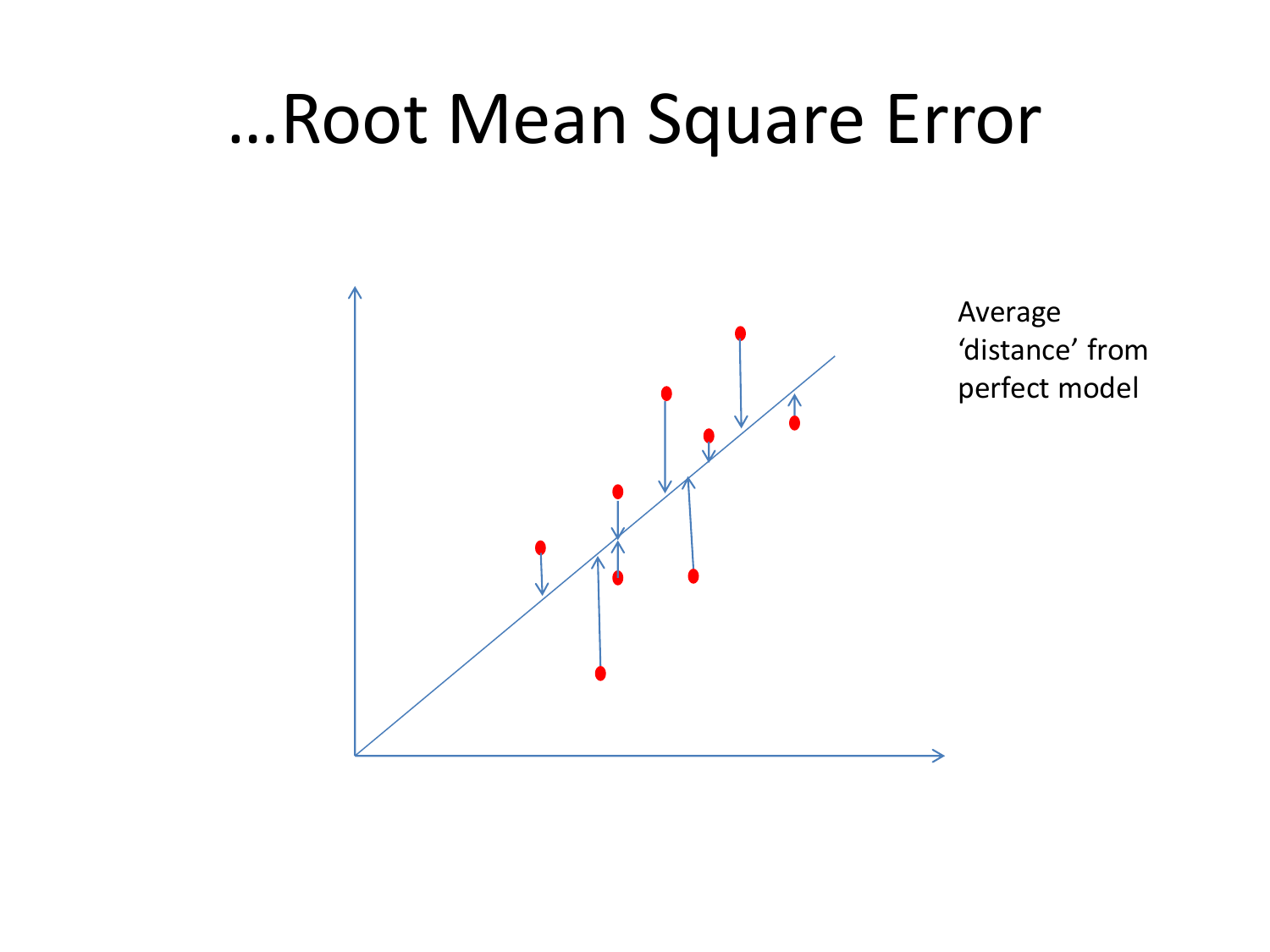#### **Model Evaluation**

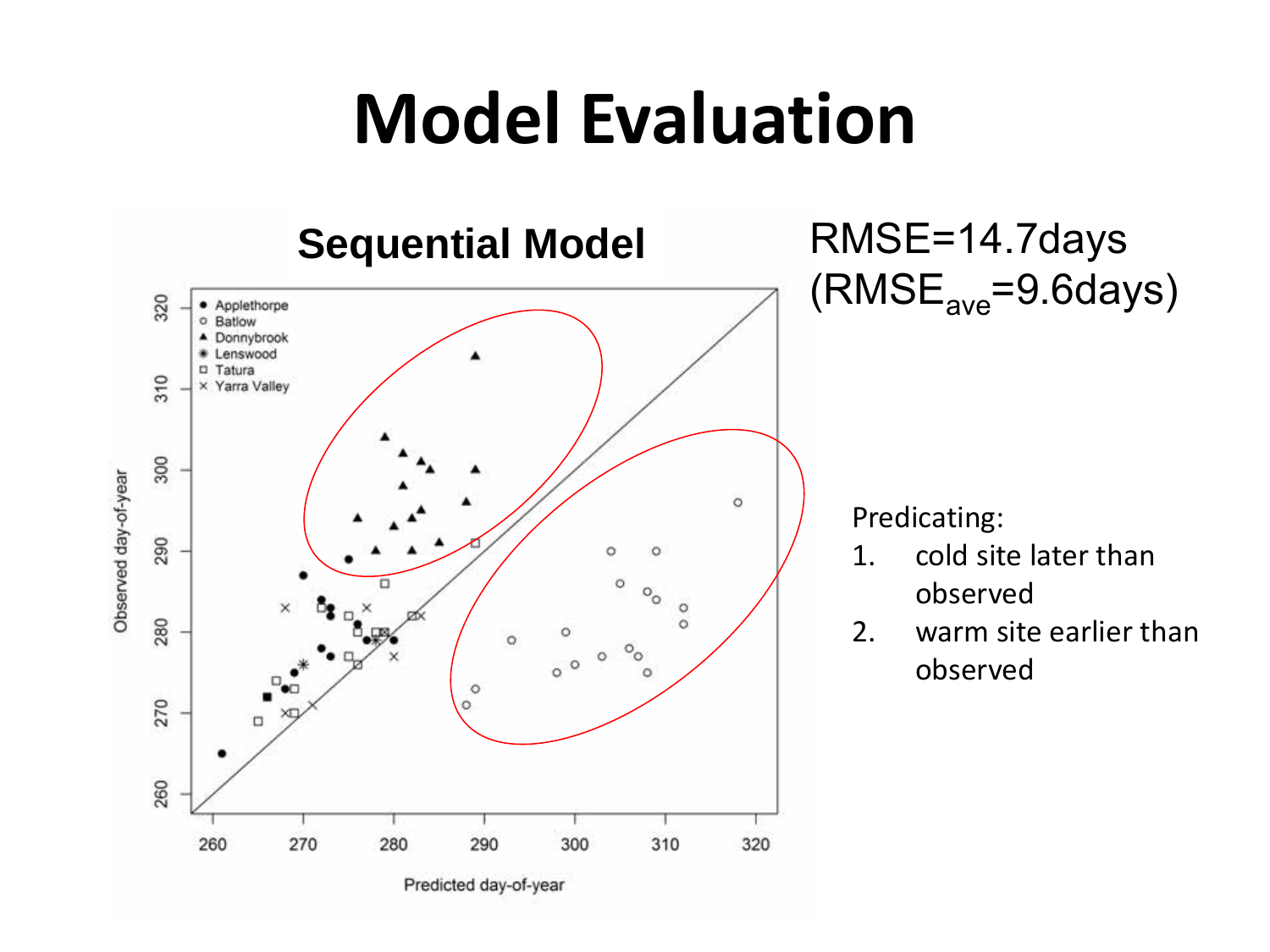## **'New' Model**



Minimum chill requirement (Cr)

'over-chill' reduces heat requirement i.e. variable heat requirement

(Pope et al., 2014; Darbyshire et al., 2016)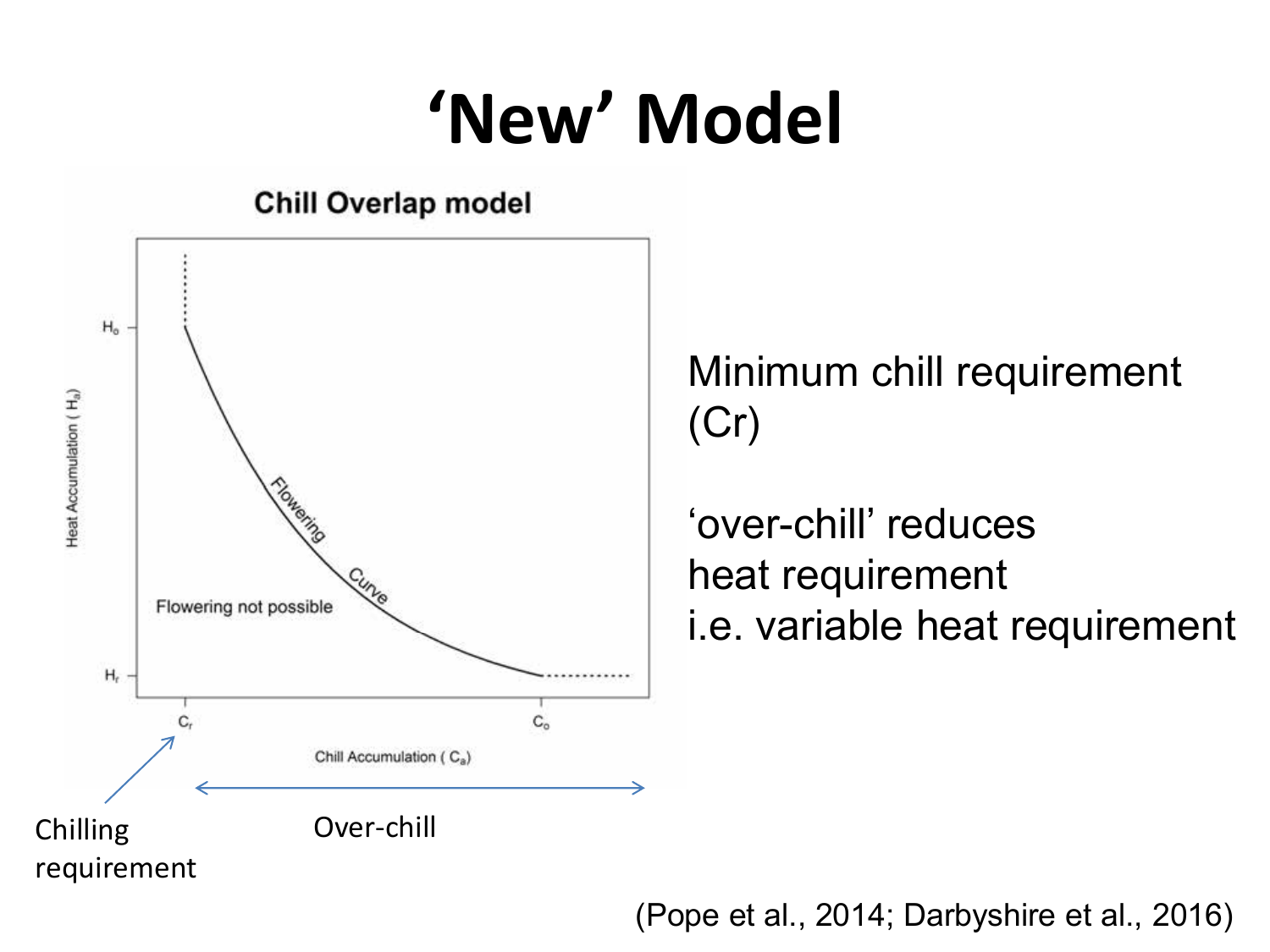## **Model Evaluation**

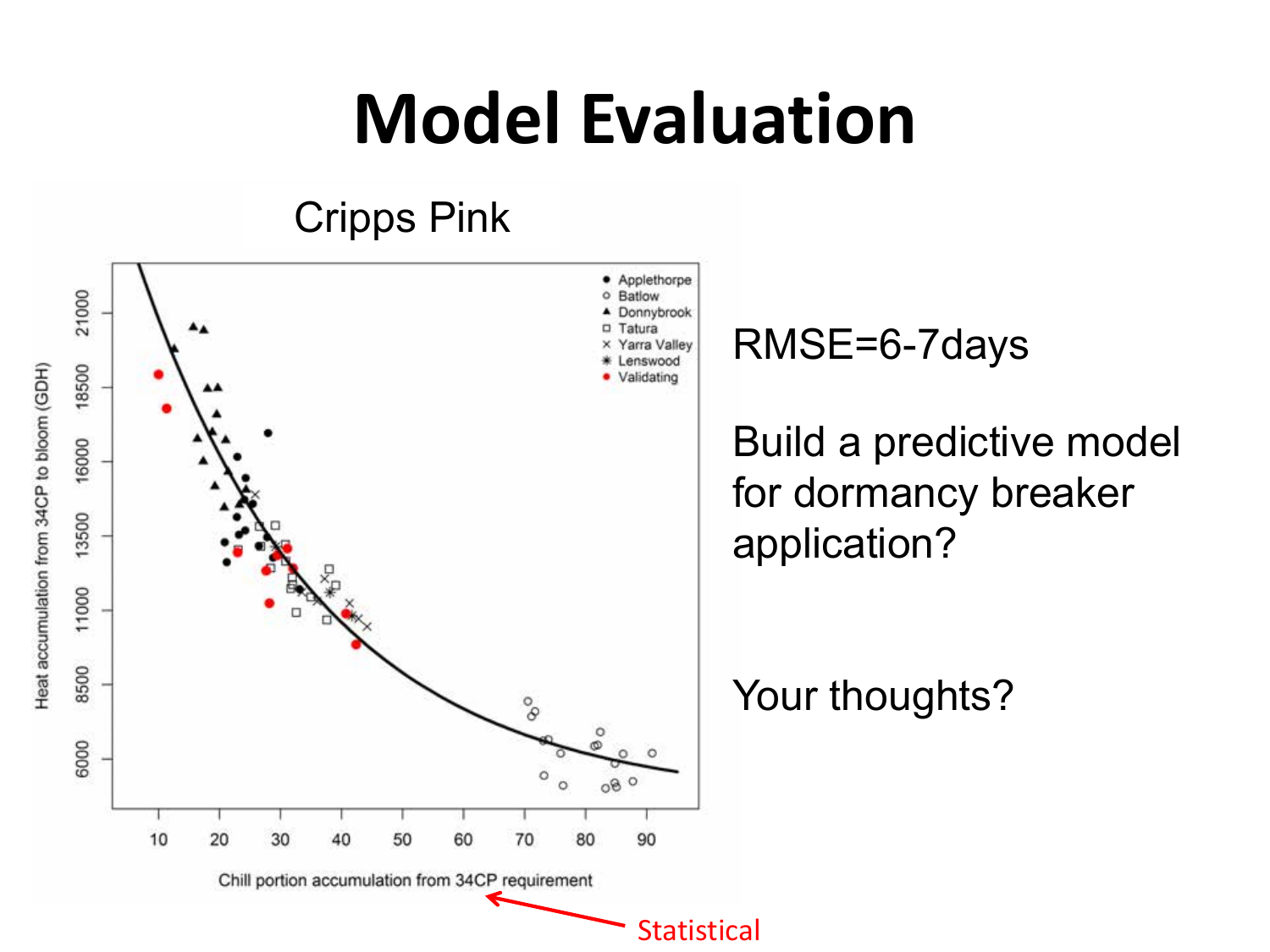#### **Let's Go Global**



**FACULTY OF VETERINARY & AGRICULTURAL SCIENCES** 





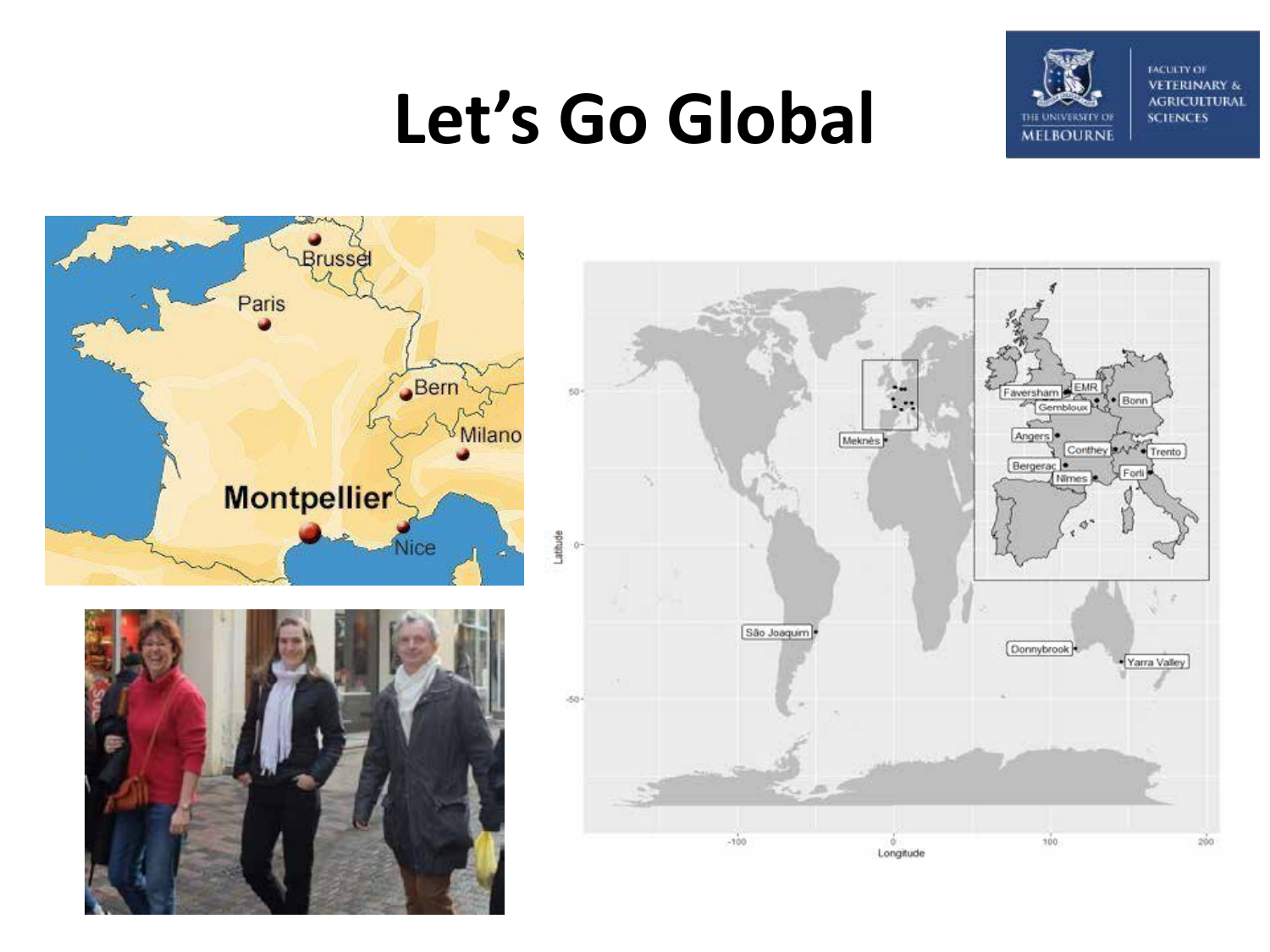#### **Golden Delicious**

**Early Flowering** 

#### **Full Flowering**



(Darbyshire et al., 2017)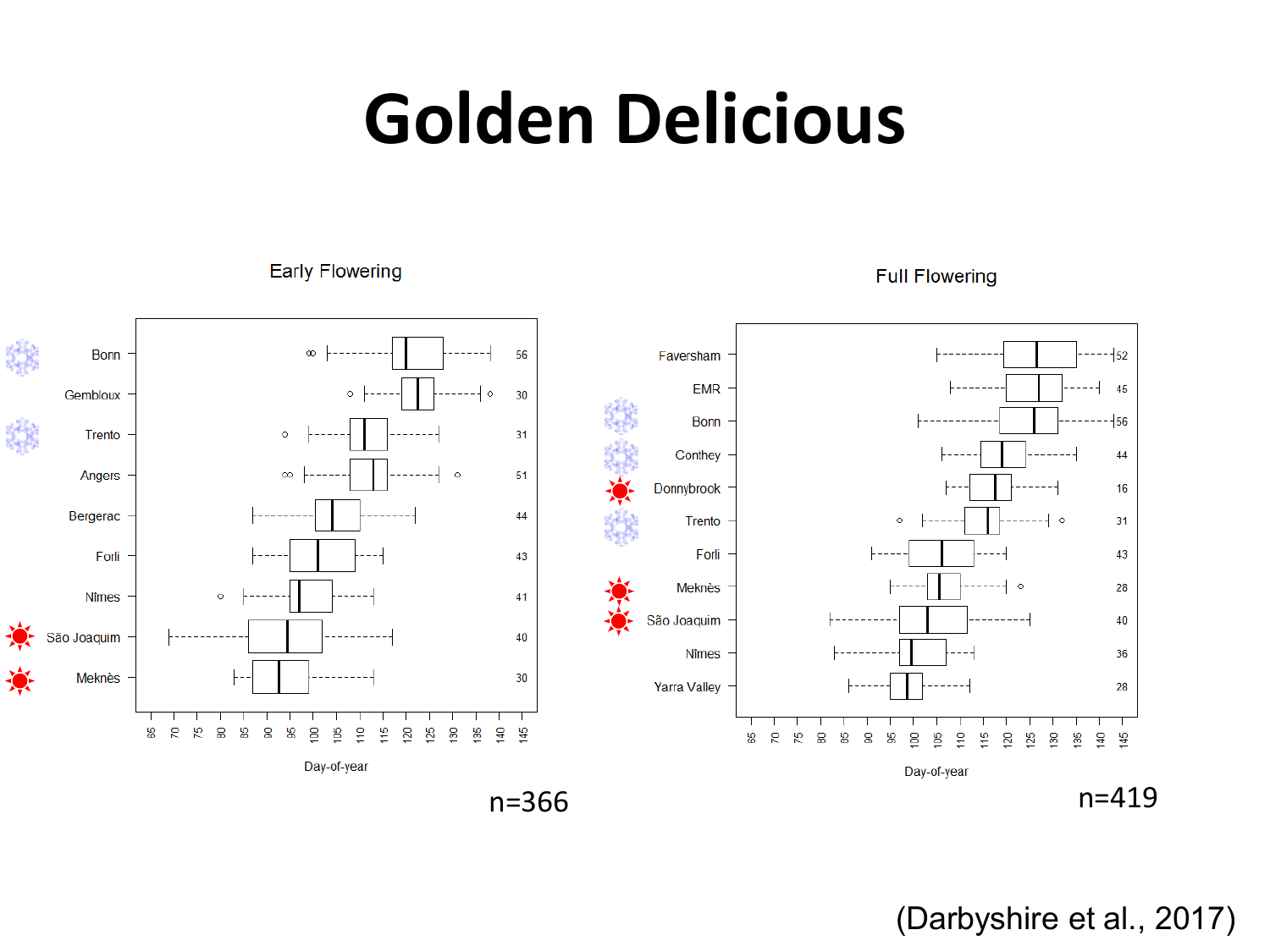(Darbyshire et al., 2017)

#### **Model Evaluation**

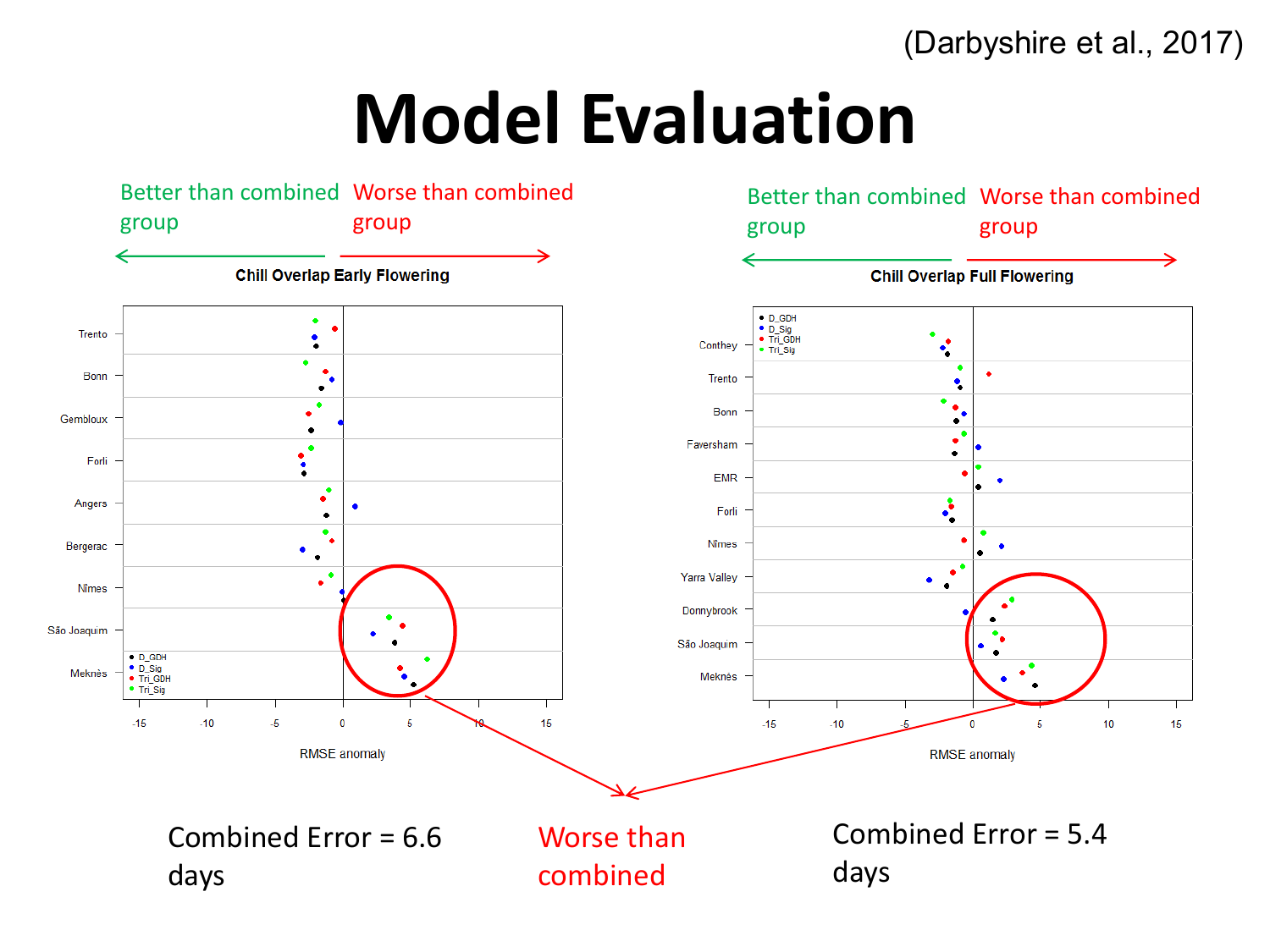# **Model Evaluation**

- Chill Overlap model:
	- Performed well statistically
	- Held biological assumptions across flowering stages (same CR, higher HR for full flowering)
- Mild sites were not modelled well
	- Data? Long and variable flowering period
	- Edge of production? i.e. model assumption fall over
	- Why???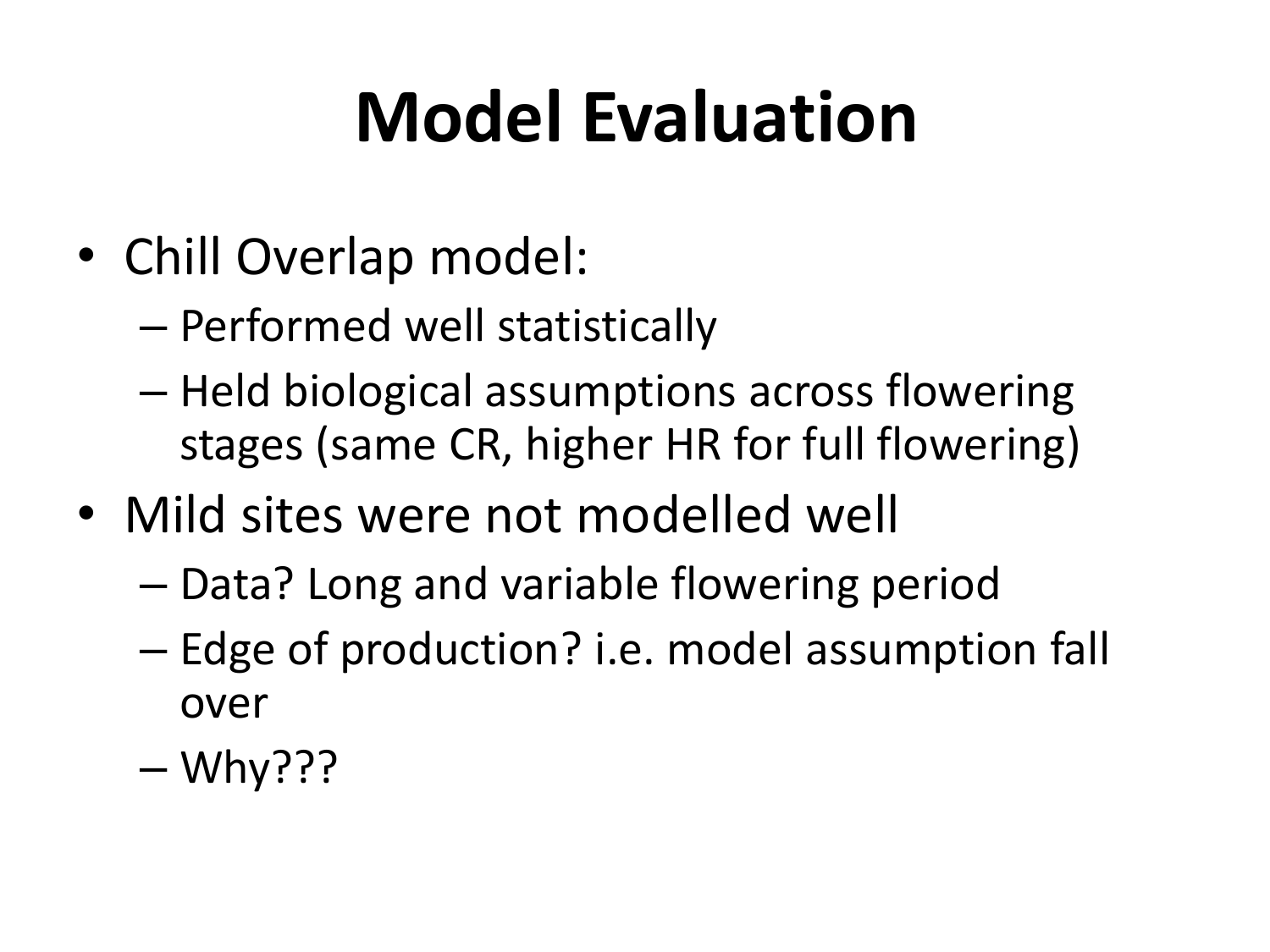#### **Mild sites - why?**

#### **Chill Overlap model**



#### **Micro climate + canopy design**

Individual buds accumulating chill, others heat at same time

Higher heat requirement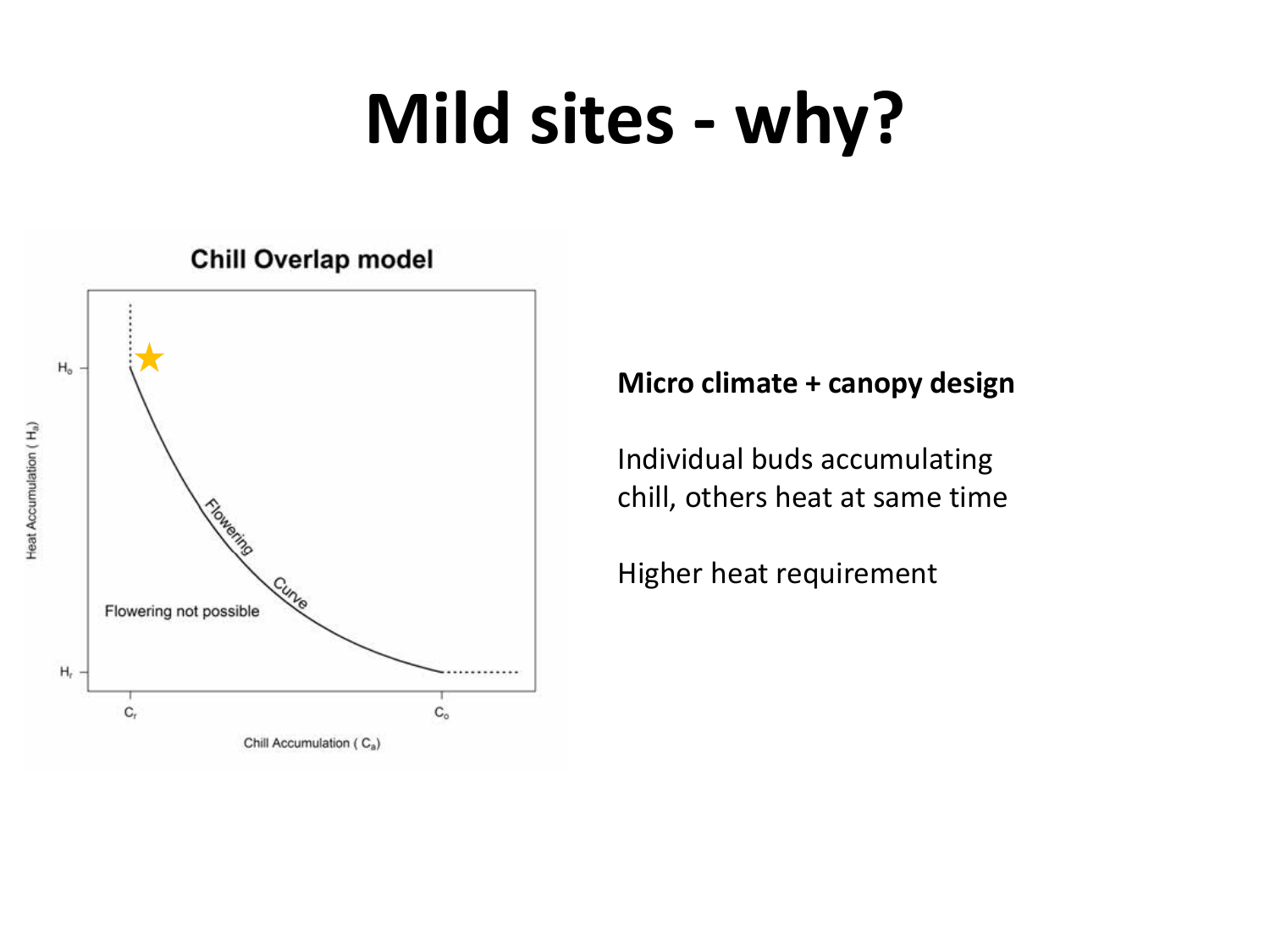## **Mild sites - why?**



INRA – Bordeaux Heat 'efficiency' better with more over-chill. Simplify the mathematics in the model?

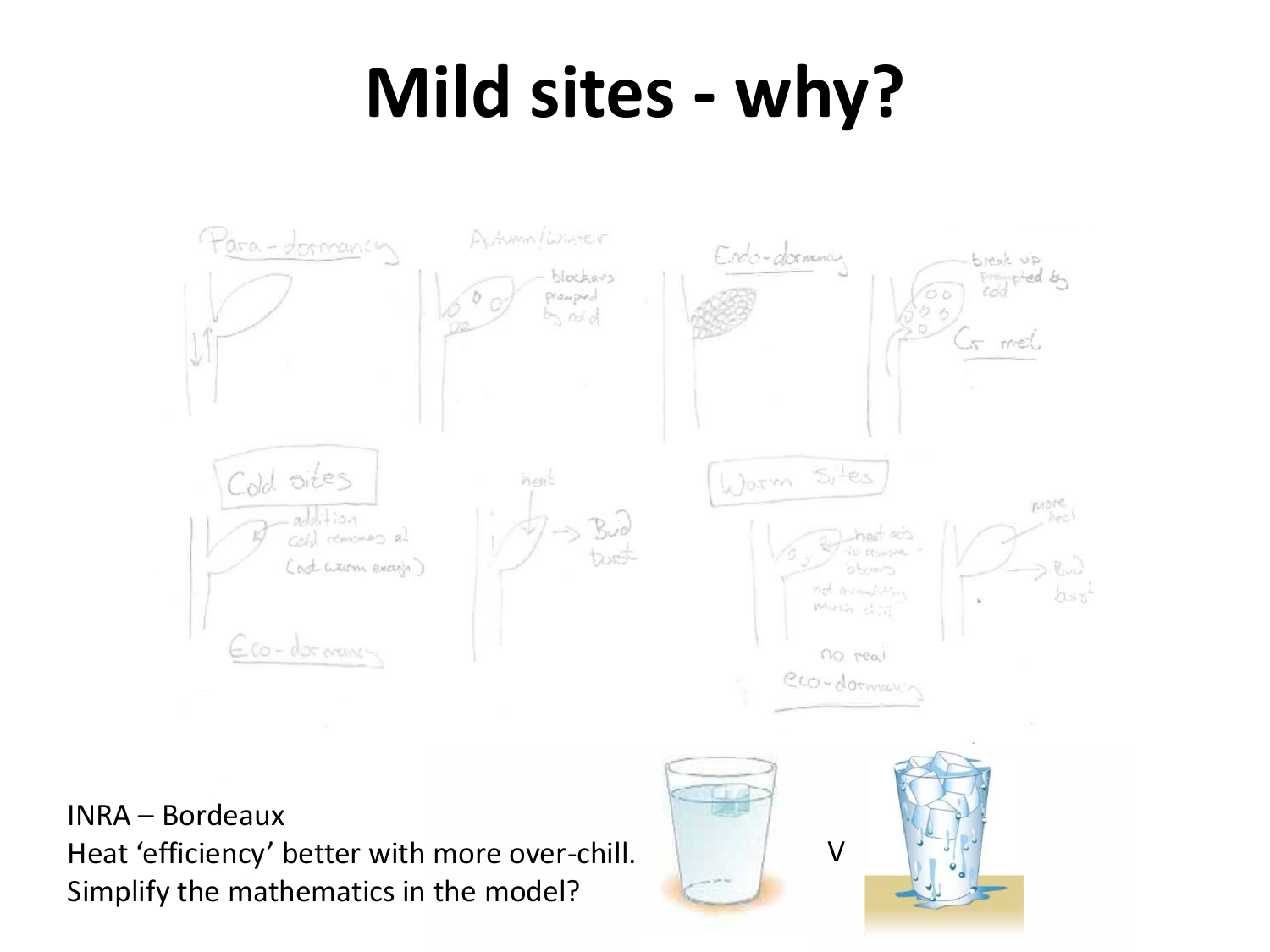# **Still do not know enough**

- Linkage to roots & rootstock (timing, strength)
- What are dormancy breakers doing? (heat?)
- What management options can modify temperature conditions? How do we apply them?
- Can we influence metabolics?
- How do we work out *yield limiting* Cr?

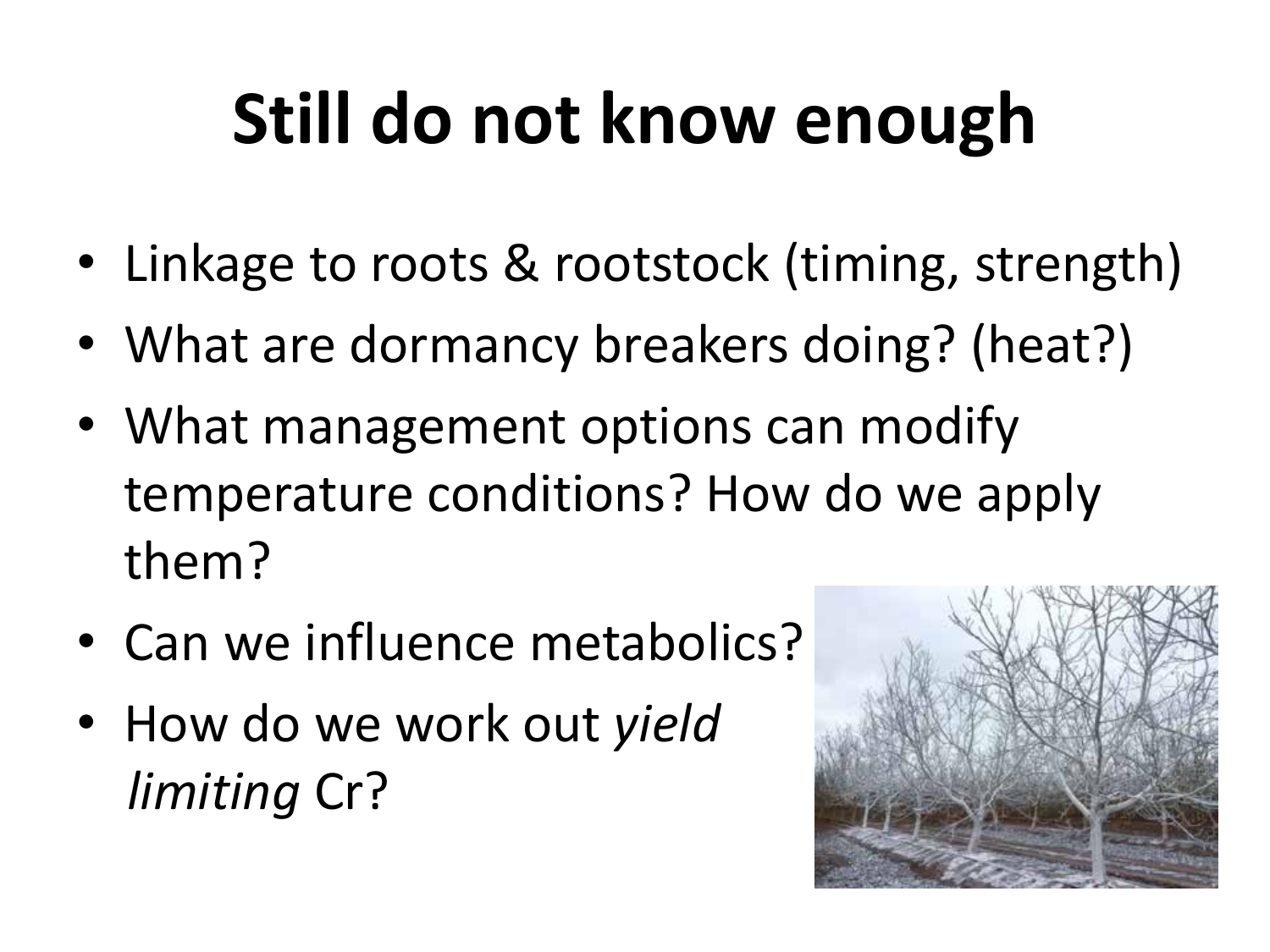#### **Grower Scientists**

Let's see what happens with cherries?!

France = large European dataset, asked for Aus. data

Thanks to scientists: Mark Chapman, Simon Rouget & Alex Turnbull

# **Can you help?**